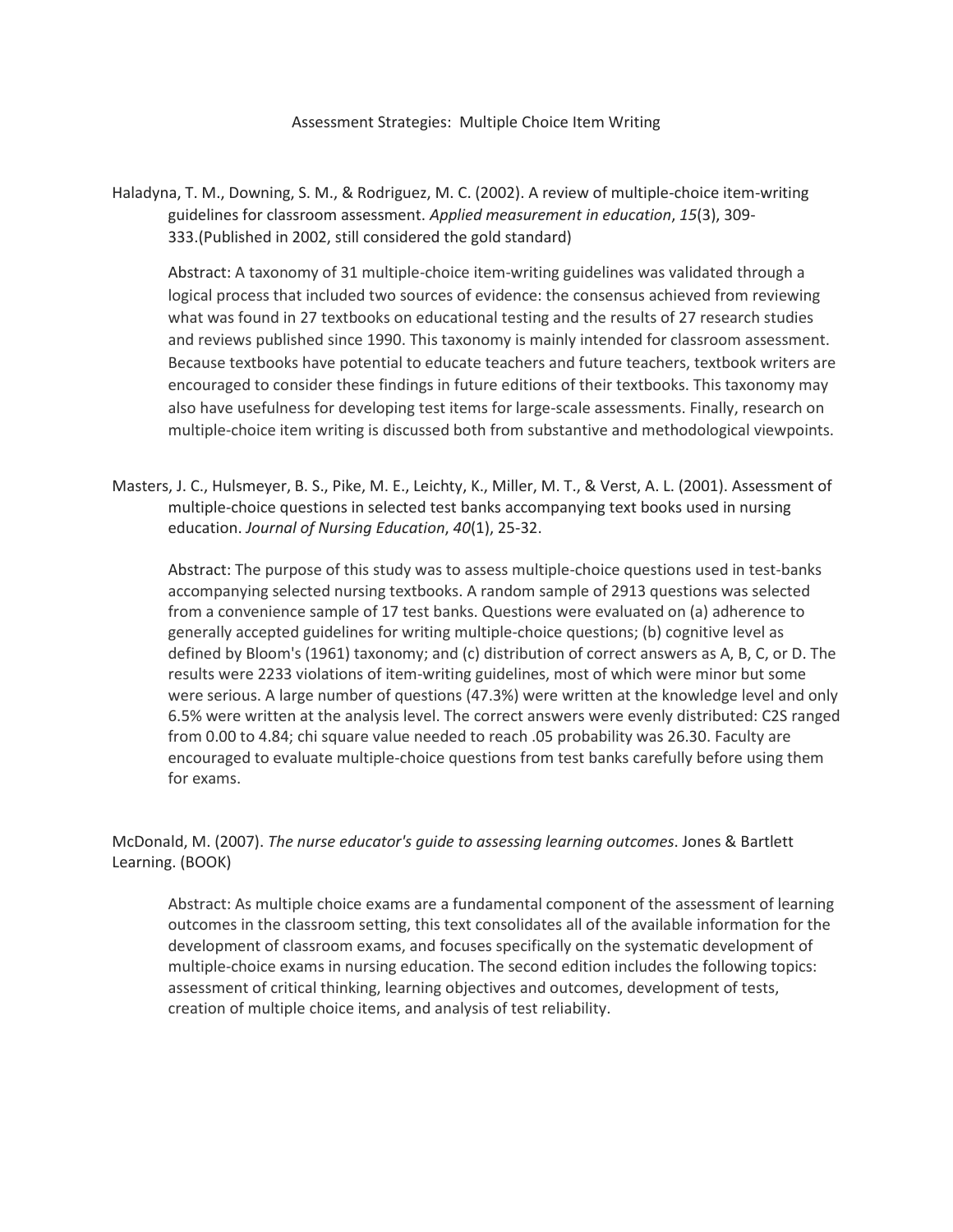Morrison, S., & Free, K. W. (2001). Writing multiple-choice test items that promote and measure critical thinking. *Journal of Nursing Education*, *40*(1), 17-24.

Abstract: Faculties are concerned about measurement of critical thinking especially since the National League for Nursing Accrediting Commission cited such measurement as a requirement for accreditation (NLNAC, 1997). Some writers and researchers (Alfaro-LeFevre, 1995; Blat, 1989; McPeck, 1981, 1990) describe the need to measure critical thinking within the context of a specific discipline. Based on McPeck's position that critical thinking is discipline specific, guidelines for developing multiple-choice test items as a means of measuring critical thinking within the discipline of nursing are discussed. Specifically, criteria described by Morrison, Smith, and Britt (1996) for writing Critical-thinking multiple-choice test items are reviewed and explained for promoting and measuring critical thinking.

Oermann, M. H., & Gaberson, K. B. (2016). *Evaluation and testing in nursing education*. Springer Publishing Company.

Abstract: Considered the "gold standard" for evaluation and testing in nursing education, this fifth edition of the classic text helps educators to assess the level of learning achieved in the classroom, in clinical settings, and online with expanded coverage of essential concepts in assessment, evaluation, and testing in a wider variety of learning environments. It presents new content on evaluation in online programs and testing and features a new chapter on using simulation for assessment and high-stakes evaluations. Also included is updated information on clinical evaluation and program evaluation along with current research featuring new examples and tools. The fifth edition expands content on standardized tests, including how to write test items for licensure and certification exam prep, and provides new information on developing rubrics for assessing written assignments.

The fifth edition is distinguished from other texts by its focus on developing a framework that integrates all types of evaluation in a nursing program. It addresses how to develop a test blueprint and assemble, administer, write, and analyze tests. It provides rubrics for scoring tests and written assignments along with examples. Its guidelines for preventing cheating and conducting productive post-test discussions are especially helpful to educators. Additionally, the book explores important social, ethical, and legal issues associated with testing and evaluation.

Sutherland, K., Schwartz, J., & Dickison, P. (2012). Best practices for writing test items. *Journal of Nursing Regulation*, *3*(2), 35-39.

Abstract: This article enhances the current literature's guidance for those interested in developing, assessing, or utilizing items to test competency in nursing. It does so by underlining the purpose of a test item and deriving four item-writing principles from that central purpose. The article then relates these four principles to the task of developing multiple-choice nursing test items. These principles include the strong alignment of a test item with the measurement of